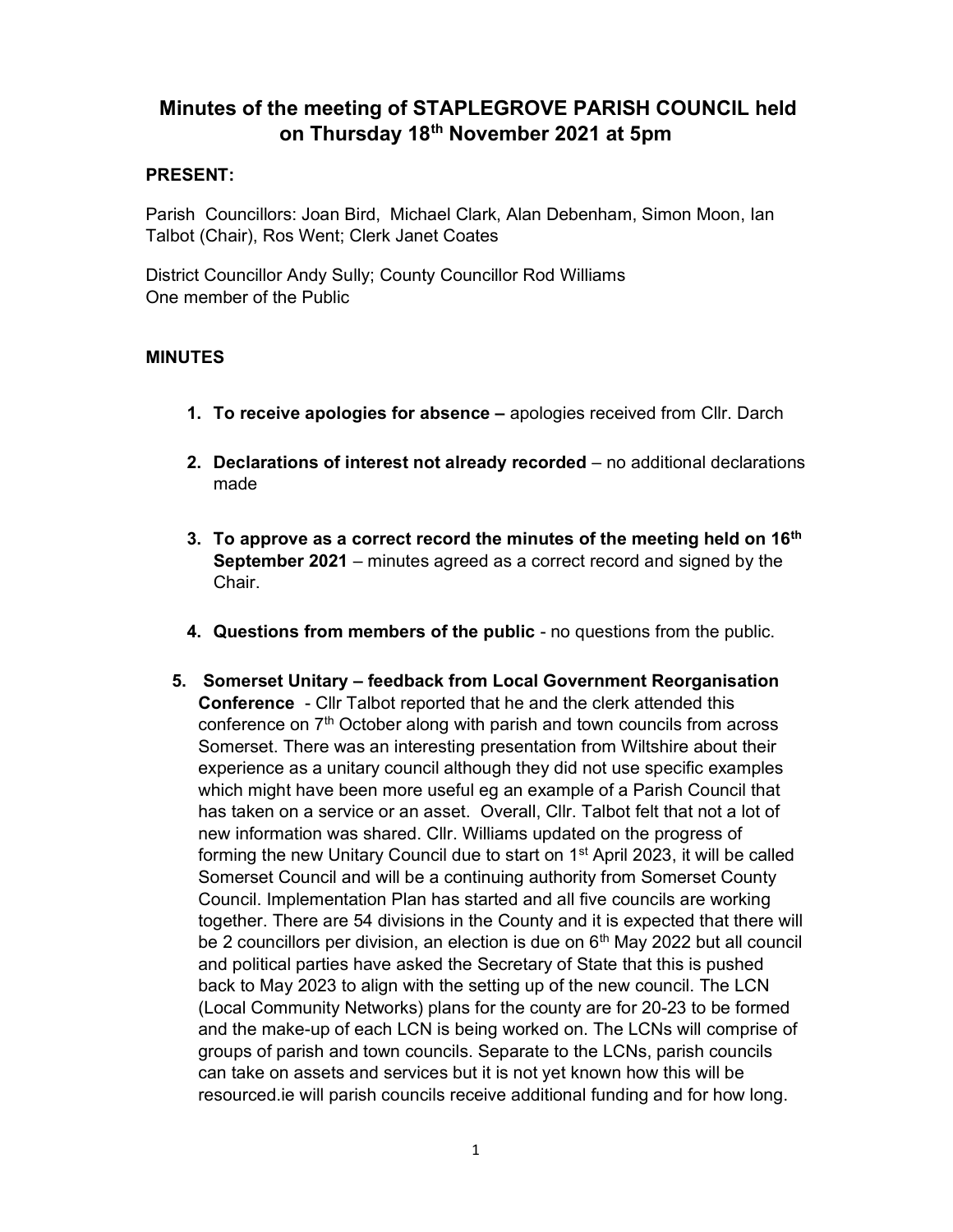6. Community Governance Review – Taunton Town Council – feedback from meeting on proposed area to be consulted on. Cllr Talbot summarised the position, there is not a town council for Taunton and this is unusual as most towns have a town council. The centre of Taunton is 'unparished' and one view is that the current unparished area becomes the new Taunton Town Council area. However, the area to be considered has been extended to include adjoining parishes including Staplegrove and this will form the Community Governance Review by Somerset West and Taunton Council. Cllr Talbot reported that at the meeting he attended with the other 'affected' adjoining parishes there were mixed feelings, some parishes are strongly against being part of Taunton Town Council and some felt that there might be benefits. Stage One of the consultation closes on  $12<sup>th</sup>$  January and it was agreed that the Parish Councillors should meet in early January when more information is known and invite Cllr Rigby who proposed the 'area' to be considered and Carlton Brand from SCC One Somerset.

#### 7. Clerk's report to include correspondence and actions from last meeting

- i. Police Report clerk reported that the Police unable to attend the meeting and latest newsletter has been circulated.
- ii. Grove tree felling clerk reported that this started on 16 November, cut wood will be left in place for bug hotel construction
- iii. Response from the Co-Op Cllr Talbot reported that he has had a phone call with the logistics manager for the Co-op distribution centre in response to his letter requesting smaller delivery lorries are used. The answer is 'No' as the lorries service more than one shop, but all the drivers are instructed on how to enter and leave the car-park which includes turning right not left on exit as the pedestrian traffic island prevents a lefthand turn. Cllr Bird reported that some lorries are driving on the edge of the Grove and Cllr Talbot said he would inform the logistics manager.
- iv. Response from Mr. White regarding tree planting response received that this will not be possible.
- v. Update on Somerset Wood clerk and Cllr Williams gave an update on the number of trees now planted at the Somerset Wood in Cheddon Fitzpaine.
- vi. Bin in Children's Playground clerk reported that the playground is on the SWT list to have its bin replaced by a larger one. Not expected until 2022 due to steel shortage.
- vii. Stoneleigh Close clerk reported that SCC Highways have agreed to apply a surface dressing to this road.
- viii. Correspondence clerk reported:
- Thank You letter had been received from the Parochial Church Council in respect of their grant;
- Devon and Somerset Fire service have started a consultation on their future aims/plan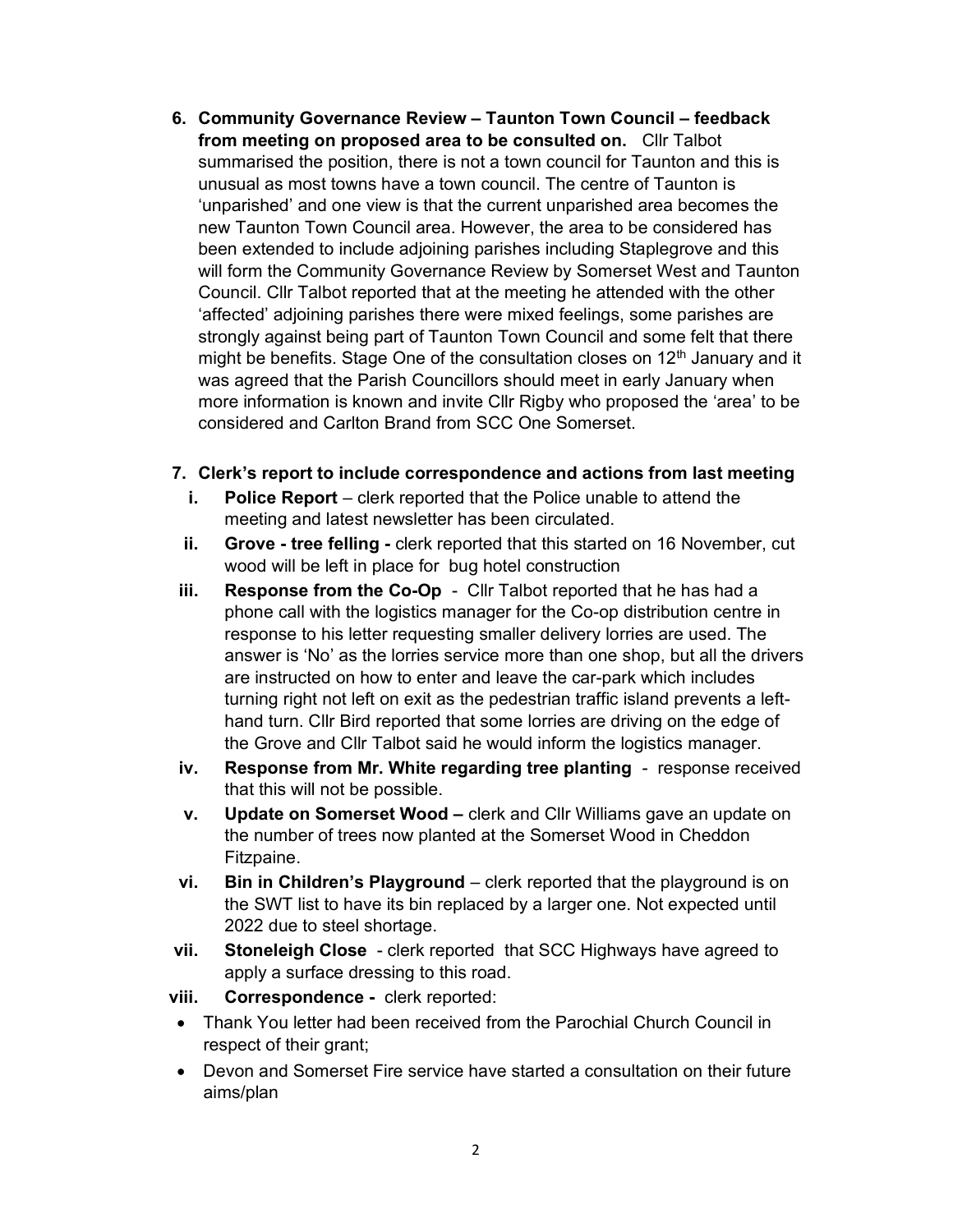- West Monkton and Cheddon Fitzpaine's revised neighbourhood plan is out for consultation
- Carne and Co our Insurers have changed their name to Gallagher
- 8. Update North Taunton Development Cllr Talbot reported that there had been no updates since the last meeting. The 'wetlands' application discussed in the summer has not yet been submitted to SWT planning.

## 9. Highways

- I. Update on Bindon Road proposal from SCC on yellow lines Cllr Williams updated the meeting as he had met with SCC Highways to discuss their revised proposal after feedback from local residents. Cllr. Williams shared the revised plan which now had less double yellow lines than the first proposal; the plan only showed a small extension to the current double yellow lines at the entrance to Chaplins rather than double yellow lines along the whole section of road outside Chaplins. Cllr. Williams said he supported the revised proposal but Cllr. Clark said he did not support it. After discussion, it was agreed that the clerk would ask SCC Highways to consider single yellow lines rather than no yellow lines as this would restrict parking during the day and give residents and their visitors parking in the evenings.
- II. Speed Indicator Device -. Cllr Talbot reported that he has had confirmation from SCC Highways on the proposed 5 sites for the speed camera to be placed and the order for the speed camera has been placed. The proposed sites for the camera are Manor Rd, Greenway Rd, Staplegrove Rd and two places on Bindon Rd. More volunteers are needed to help move the cameras.
- III. Finger-posts the clerk reported that the 'finger-post' road-sign near Edgeborough is in need of maintenance due to rust etc and that SCC has confirmed that the Parish Council is responsible for the maintenance of the 'finger-post' road-signs in the parish. Cllr Sully suggested that the Parish Council use the same contractor that Norton Fitzwarren use and this was agreed by all. Cllr Sully will forward the details to the clerk.
- 10. Free Trees from Somerset West and Taunton Cllr Talbot reported that he had ordered 'Free Trees'. Ideas for where they could be planted include the Grove to replace some of those that have been felled and Hudson Way park.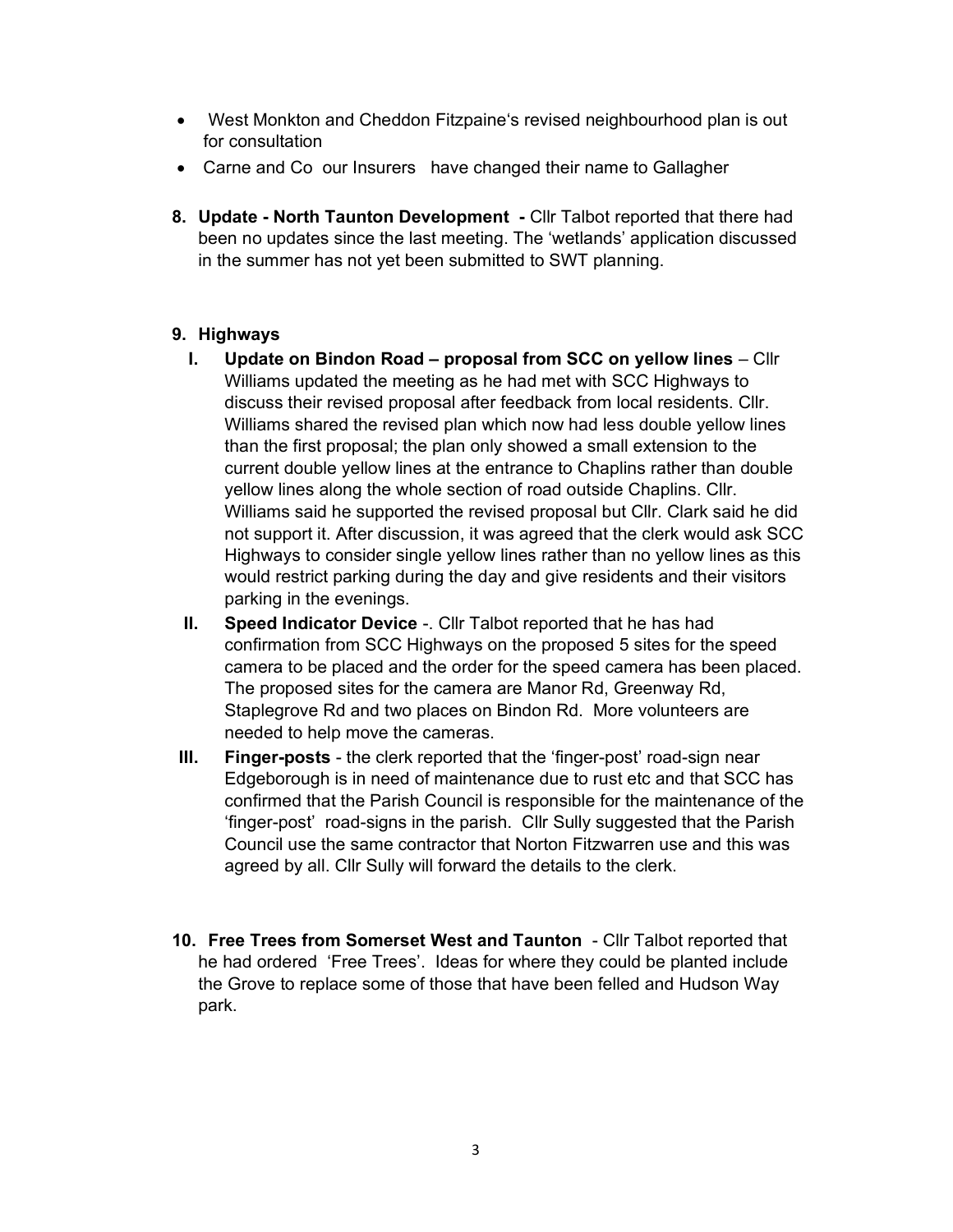#### 11. Open Spaces

- I. Footpaths –T24/4 clerk reported that she has asked the SCC Rights of Way officer about repairs to this footpath and has been referred back to the team SCC Highways , clerk feels we are back to 'square one' and no further forward on using S106 money. Cllr Sully asked the clerk to send him her correspondence on this matter and he would investigate.
- II. Grove planting of bulbs/biodiversity Cllrs Talbot, Clark, Bird and Moon have met with a knowledgeable parishioner to discuss bulbs and bug hotels. Agreed that bulbs will be bought and planted to enhance the Grove and Cllr Talbot will organise a planting party; and bug hotels will be built using branches from the recently cut trees.
- 12. Budget 22-23 Cllr Talbot distributed his paper on a proposed budget and precept amount for 2022/23. Cllr Talbot asked that councillors consider the proposal and email him with any comments and that the budget and precept will then be decided on at the Parish Council meeting in January.
- 13. Queen's Platinum Jubilee discussion/decision on how to mark the occasion – Cllr Clark reported that the regilding of the clock is in hand but does require planning permission from the Church authority. Cllr Talbot reported that he had spoken to Staplegrove History Society and they are planning an event; a concert is also being organised by a local resident.

#### 14. Planning Applications – details on Somerset West and Taunton website

- i. **Application 34/21/0024T** it was noted that some trees have already been cut down before planning application decided. After discussion, agreed to submit 'no comment'
- ii. Application 34/21/0025 after discussion, agreed to submit 'no comment'

#### 15. Financial Matters

- i. Bank Reconciliations August 2021 and September 2021 these had been circulated with the minutes and Cllr. Clark had carried out the independent check.
- ii. Budget October 31<sup>st</sup> 2021 budget position to the end of October was reported on.
- iii. Receipts and Payments since last meeting see table below these were noted and approved.